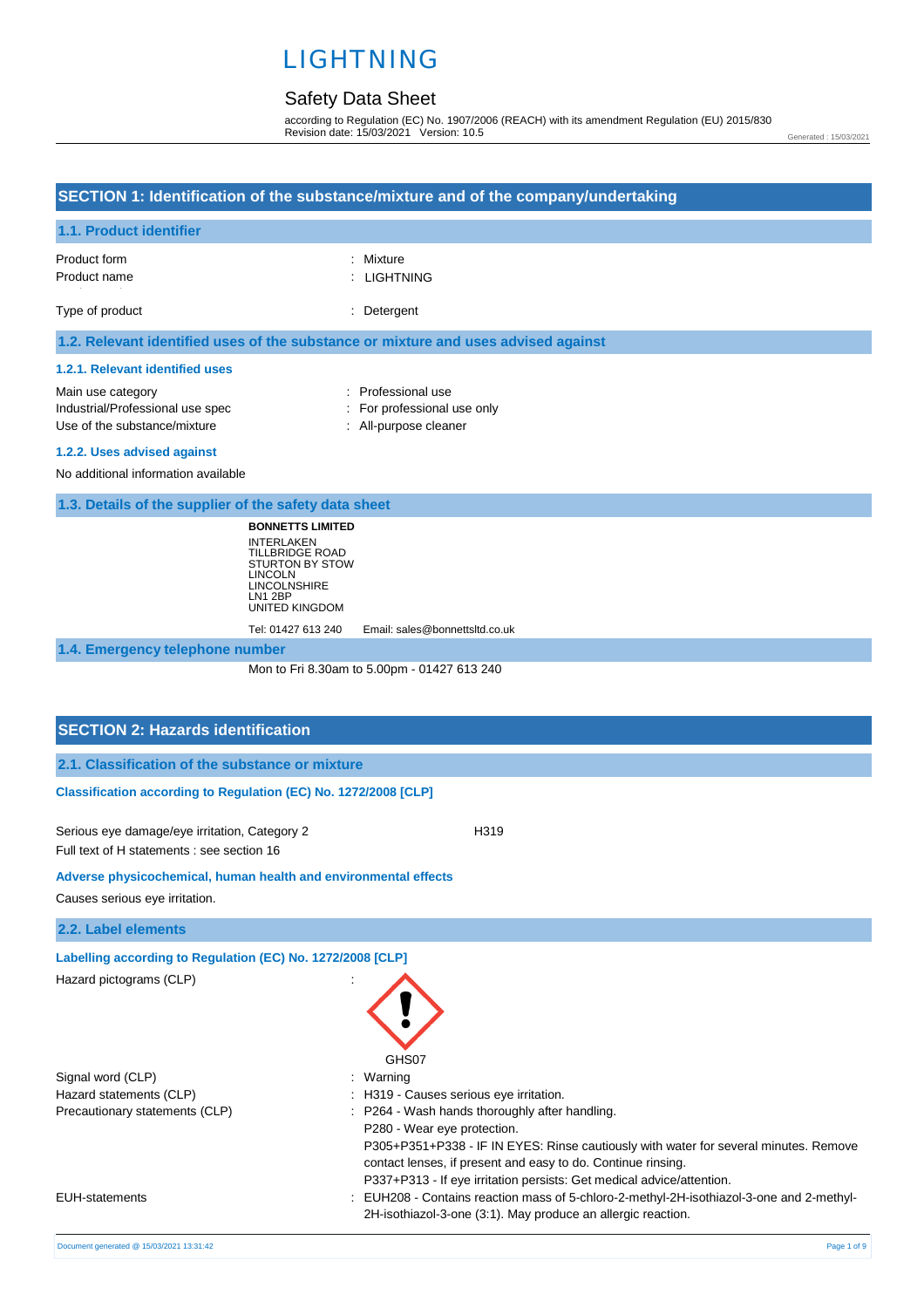# Safety Data Sheet

according to Regulation (EC) No. 1907/2006 (REACH) with its amendment Regulation (EU) 2015/830

# **2.3. Other hazards**

No additional information available

# **SECTION 3: Composition/information on ingredients**

## **3.1. Substances**

## Not applicable

**3.2. Mixtures**

| <b>Name</b>                                                                                       | <b>Product identifier</b>                                                          | $\frac{9}{6}$ | <b>Classification according to</b><br><b>Regulation (EC) No.</b><br>1272/2008 [CLP]                                                                                                                                               |
|---------------------------------------------------------------------------------------------------|------------------------------------------------------------------------------------|---------------|-----------------------------------------------------------------------------------------------------------------------------------------------------------------------------------------------------------------------------------|
| Sodium xylenesulphonate                                                                           | (CAS-No.) 1300-72-7<br>(EC-No.) 215-090-9<br>(REACH-no) 01-2119513350-56           | $1 - 5$       | Eye Irrit. 2, H319                                                                                                                                                                                                                |
| 2-Ethylhexanol, ethoxylated                                                                       | (CAS-No.) 26468-86-0<br>(EC-No.) 607-943-2<br>(REACH-no) Exempt/Polymer            | $1 - 5$       | Eye Dam. 1, H318                                                                                                                                                                                                                  |
| reaction mass of 5-chloro-2-methyl-2H-isothiazol-3-<br>one and 2-methyl-2H-isothiazol-3-one (3:1) | (CAS-No.) 55965-84-9<br>(EC Index-No.) 613-167-00-5<br>(REACH-no) 01-2120764691-48 | < 0.1         | Acute Tox. 2 (Inhalation), H330<br>Acute Tox. 2 (Dermal), H310<br>Acute Tox. 3 (Oral), H301<br>Skin Corr. 1C, H314<br>Eye Dam. 1, H318<br>Skin Sens. 1A, H317<br>Aquatic Acute 1, H400 (M=100)<br>Aquatic Chronic 1, H410 (M=100) |

| <b>Specific concentration limits:</b>                                                             |                                                                                    |                                                                                                                                                                                                                          |
|---------------------------------------------------------------------------------------------------|------------------------------------------------------------------------------------|--------------------------------------------------------------------------------------------------------------------------------------------------------------------------------------------------------------------------|
| <b>Name</b>                                                                                       | <b>Product identifier</b>                                                          | <b>Specific concentration limits</b>                                                                                                                                                                                     |
| reaction mass of 5-chloro-2-methyl-2H-isothiazol-3-<br>one and 2-methyl-2H-isothiazol-3-one (3:1) | (CAS-No.) 55965-84-9<br>(EC Index-No.) 613-167-00-5<br>(REACH-no) 01-2120764691-48 | $(0.0015 \leq C \leq 100)$ Skin Sens. 1A, H317<br>$(0.06 \leq C < 0.6)$ Skin Irrit. 2, H315<br>$(0.06 \leq C < 0.6)$ Eye Irrit. 2, H319<br>$(0.6 \leq C \leq 100)$ Eye Dam. 1, H318<br>0.6 ≤C ≤ 100) Skin Corr. 1C, H314 |
| $\Box$ . It is not that the interest contains a state of $\Box$ and $\Box$                        |                                                                                    |                                                                                                                                                                                                                          |

Full text of H-statements: see section 16

| <b>SECTION 4: First aid measures</b>                                                                                 |                                                                                                                                                                                                                                                                                                             |
|----------------------------------------------------------------------------------------------------------------------|-------------------------------------------------------------------------------------------------------------------------------------------------------------------------------------------------------------------------------------------------------------------------------------------------------------|
| 4.1. Description of first aid measures                                                                               |                                                                                                                                                                                                                                                                                                             |
| First-aid measures after inhalation<br>First-aid measures after skin contact<br>First-aid measures after eye contact | : Remove person to fresh air and keep comfortable for breathing.<br>: Wash skin with plenty of water.<br>: IF IN EYES: Rinse cautiously with water for several minutes. Remove contact lenses, if<br>present and easy to do. Continue rinsing. If eye irritation persists: Get medical<br>advice/attention. |
| First-aid measures after ingestion                                                                                   | : Give nothing or a little water to drink. Get medical advice/attention if you feel unwell.                                                                                                                                                                                                                 |
| 4.2. Most important symptoms and effects, both acute and delayed                                                     |                                                                                                                                                                                                                                                                                                             |
| Symptoms/effects after skin contact<br>Symptoms/effects after eye contact<br>Symptoms/effects after ingestion        | : Repeated or prolonged skin contact may cause irritation.<br>: Eye irritation.<br>: May cause gastrointestinal irritation, nausea, vomiting and diarrhoea.                                                                                                                                                 |
|                                                                                                                      | 4.3. Indication of any immediate medical attention and special treatment needed                                                                                                                                                                                                                             |

```
Treat symptomatically.
```

```
Document generated @ 15/03/2021 13:31:42 Page 2 of 9
```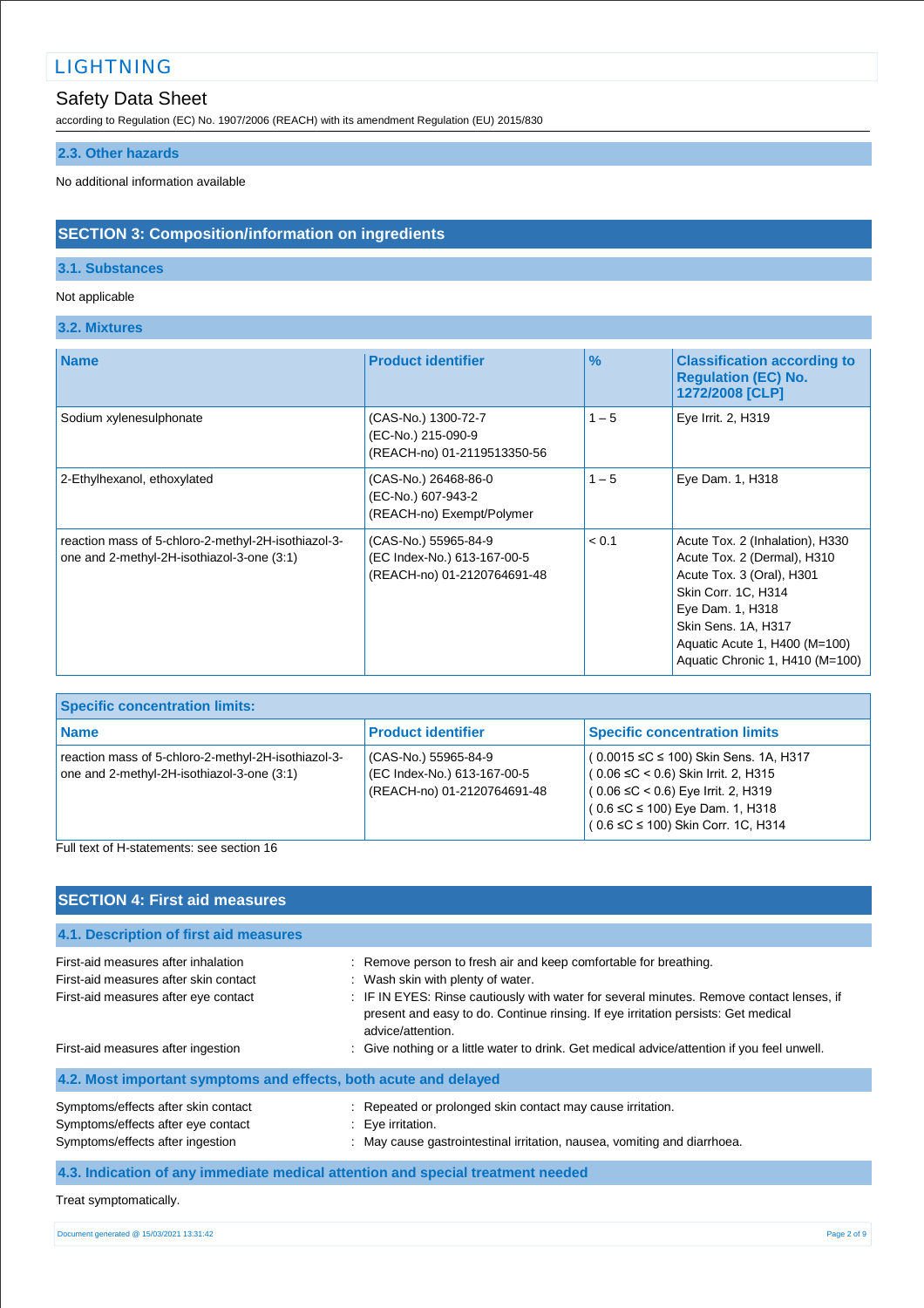# Safety Data Sheet

according to Regulation (EC) No. 1907/2006 (REACH) with its amendment Regulation (EU) 2015/830

| <b>SECTION 5: Firefighting measures</b>                    |                                                                                                                                             |  |  |  |
|------------------------------------------------------------|---------------------------------------------------------------------------------------------------------------------------------------------|--|--|--|
| 5.1. Extinguishing media                                   |                                                                                                                                             |  |  |  |
| Suitable extinguishing media                               | : Carbon dioxide. Dry powder. Foam.                                                                                                         |  |  |  |
| 5.2. Special hazards arising from the substance or mixture |                                                                                                                                             |  |  |  |
| Hazardous decomposition products in case of fire           | : Toxic fumes may be released.                                                                                                              |  |  |  |
| 5.3. Advice for firefighters                               |                                                                                                                                             |  |  |  |
| Protection during firefighting                             | : Do not attempt to take action without suitable protective equipment. Self-contained<br>breathing apparatus. Complete protective clothing. |  |  |  |

| <b>SECTION 6: Accidental release measures</b>                                                                                                                                   |
|---------------------------------------------------------------------------------------------------------------------------------------------------------------------------------|
| 6.1. Personal precautions, protective equipment and emergency procedures                                                                                                        |
|                                                                                                                                                                                 |
| : Evacuate unnecessary personnel.                                                                                                                                               |
|                                                                                                                                                                                 |
| : Use personal protective equipment as required.                                                                                                                                |
|                                                                                                                                                                                 |
|                                                                                                                                                                                 |
| 6.3. Methods and material for containment and cleaning up                                                                                                                       |
| Collect spillage.<br>Soak up spills with inert solids, such as clay or diatomaceous earth as soon as possible.<br>Dispose of materials or solid residues at an authorized site. |
|                                                                                                                                                                                 |

**6.4. Reference to other sections**

For further information refer to section 8: "Exposure controls/personal protection". For further information refer to section 13.

| <b>SECTION 7: Handling and storage</b>                                                                 |                                                                                                                                                                                                     |
|--------------------------------------------------------------------------------------------------------|-----------------------------------------------------------------------------------------------------------------------------------------------------------------------------------------------------|
| 7.1. Precautions for safe handling                                                                     |                                                                                                                                                                                                     |
| Precautions for safe handling<br>Hygiene measures                                                      | : Avoid contact with eyes.<br>: Do not eat, drink or smoke when using this product.                                                                                                                 |
| 7.2. Conditions for safe storage, including any incompatibilities                                      |                                                                                                                                                                                                     |
| <b>Technical measures</b><br>Storage conditions<br>Incompatible products<br>Special rules on packaging | Does not require any specific or particular technical measures.<br>: Keep container closed when not in use.<br>: Oxidizing agent. Strong acids. Strong bases.<br>: Keep only in original container. |

**7.3. Specific end use(s)**

No additional information available

## **SECTION 8: Exposure controls/personal protection**

## **8.1. Control parameters**

## **8.1.1 National occupational exposure and biological limit values**

No additional information available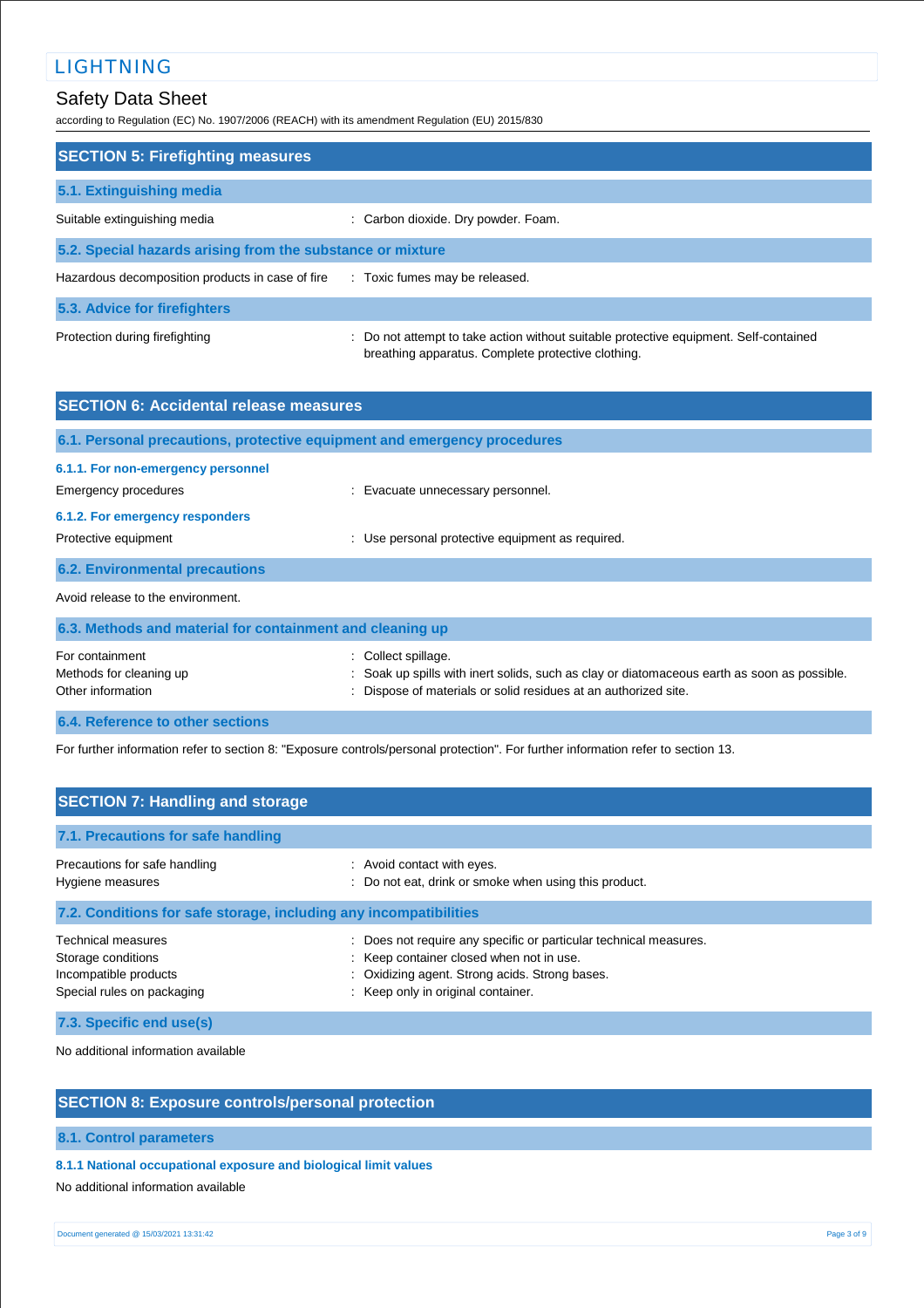# Safety Data Sheet

according to Regulation (EC) No. 1907/2006 (REACH) with its amendment Regulation (EU) 2015/830

#### **8.1.2. Recommended monitoring procedures**

No additional information available

#### **8.1.3. Air contaminants formed**

No additional information available

### **8.1.4. DNEL and PNEC**

No additional information available

#### **8.1.5. Control banding**

No additional information available

## **8.2. Exposure controls**

#### **8.2.1. Appropriate engineering controls**

#### **Appropriate engineering controls:**

Ensure good ventilation of the work station.

#### **8.2.2. Personal protection equipment**

**Personal protective equipment symbol(s):**



#### **8.2.2.1. Eye and face protection**

| Eye protection:        |  |
|------------------------|--|
| Safety glasses. EN 166 |  |

#### **8.2.2.2. Skin protection**

**Skin and body protection:**

Not required for normal conditions of use

### **Hand protection:**

In case of repeated or prolonged contact wear gloves. Chemical resistant gloves (according to European standard EN 374 or equivalent)

## **Other skin protection**

## **Materials for protective clothing:**

Not required for normal conditions of use

#### **8.2.2.3. Respiratory protection**

### **Respiratory protection:**

Not required for normal conditions of use

## **8.2.2.4. Thermal hazards**

No additional information available

## **8.2.3. Environmental exposure controls**

#### **Environmental exposure controls:**

Avoid release to the environment.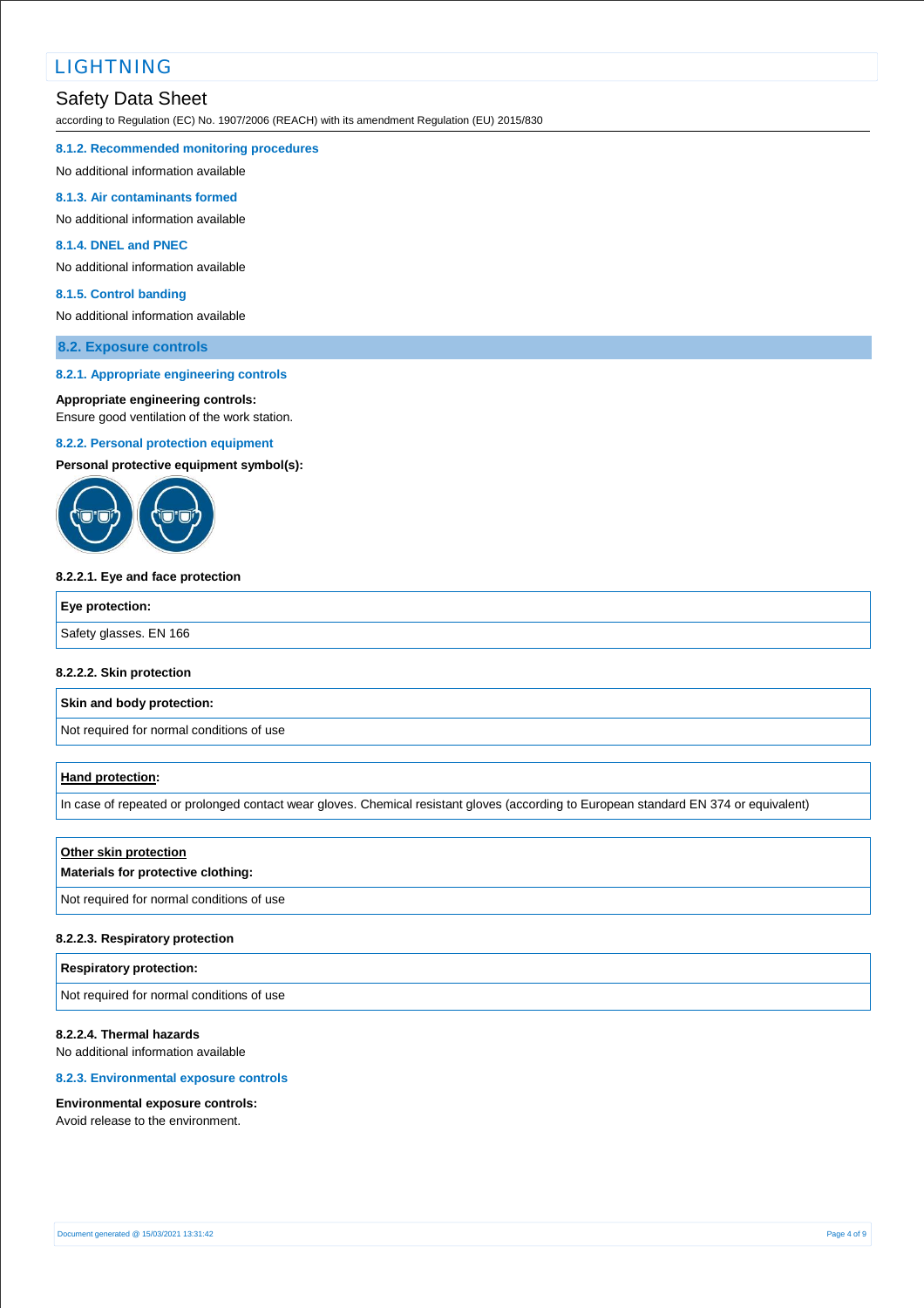# Safety Data Sheet

according to Regulation (EC) No. 1907/2006 (REACH) with its amendment Regulation (EU) 2015/830

| <b>SECTION 9: Physical and chemical properties</b>         |                     |  |  |
|------------------------------------------------------------|---------------------|--|--|
| 9.1. Information on basic physical and chemical properties |                     |  |  |
| Physical state                                             | : Liquid            |  |  |
| Appearance                                                 | Liquid.             |  |  |
| Colour                                                     | : Yellow.           |  |  |
| Odour                                                      | lemon.              |  |  |
| Odour threshold                                            | No data available   |  |  |
| рH                                                         | : 8                 |  |  |
| Relative evaporation rate (butylacetate=1)                 | No data available   |  |  |
| Melting point                                              | Not applicable      |  |  |
| Freezing point                                             | No data available   |  |  |
| Boiling point                                              | $\geq$ 100 °C       |  |  |
| Flash point                                                | No data available   |  |  |
| Auto-ignition temperature                                  | No data available   |  |  |
| Decomposition temperature                                  | No data available   |  |  |
| Flammability (solid, gas)                                  | Not applicable      |  |  |
| Vapour pressure                                            | No data available   |  |  |
| Relative vapour density at 20 °C                           | No data available   |  |  |
| Relative density                                           | 1.04                |  |  |
| Solubility                                                 | Soluble in water.   |  |  |
| Partition coefficient n-octanol/water (Log Pow)            | No data available   |  |  |
| Viscosity, kinematic                                       | No data available   |  |  |
| Viscosity, dynamic                                         | No data available   |  |  |
| Explosive properties                                       | No data available   |  |  |
| Oxidising properties                                       | No data available   |  |  |
| <b>Explosive limits</b>                                    | : No data available |  |  |

# **9.2. Other information**

No additional information available

# **SECTION 10: Stability and reactivity**

### **10.1. Reactivity**

The product is non-reactive under normal conditions of use, storage and transport.

### **10.2. Chemical stability**

Stable under normal conditions.

**10.3. Possibility of hazardous reactions**

No dangerous reactions known under normal conditions of use.

**10.4. Conditions to avoid**

None under recommended storage and handling conditions (see section 7).

**10.5. Incompatible materials**

None under normal use.

**10.6. Hazardous decomposition products**

Under normal conditions of storage and use, hazardous decomposition products should not be produced.

| <b>SECTION 11: Toxicological information</b> |  |
|----------------------------------------------|--|
|----------------------------------------------|--|

## **11.1 Information on toxicological effects**

Acute toxicity (oral) **interval** to the control of the control of the control of the control of the control of the control of the control of the control of the control of the control of the control of the control of the co Acute toxicity (dermal) **Example 2** Constant Constant Constant Constant Constant Constant Constant Constant Constant Constant Constant Constant Constant Constant Constant Constant Constant Constant Constant Constant Consta Document generated @ 15/03/2021 13:31:42 Page 5 of 9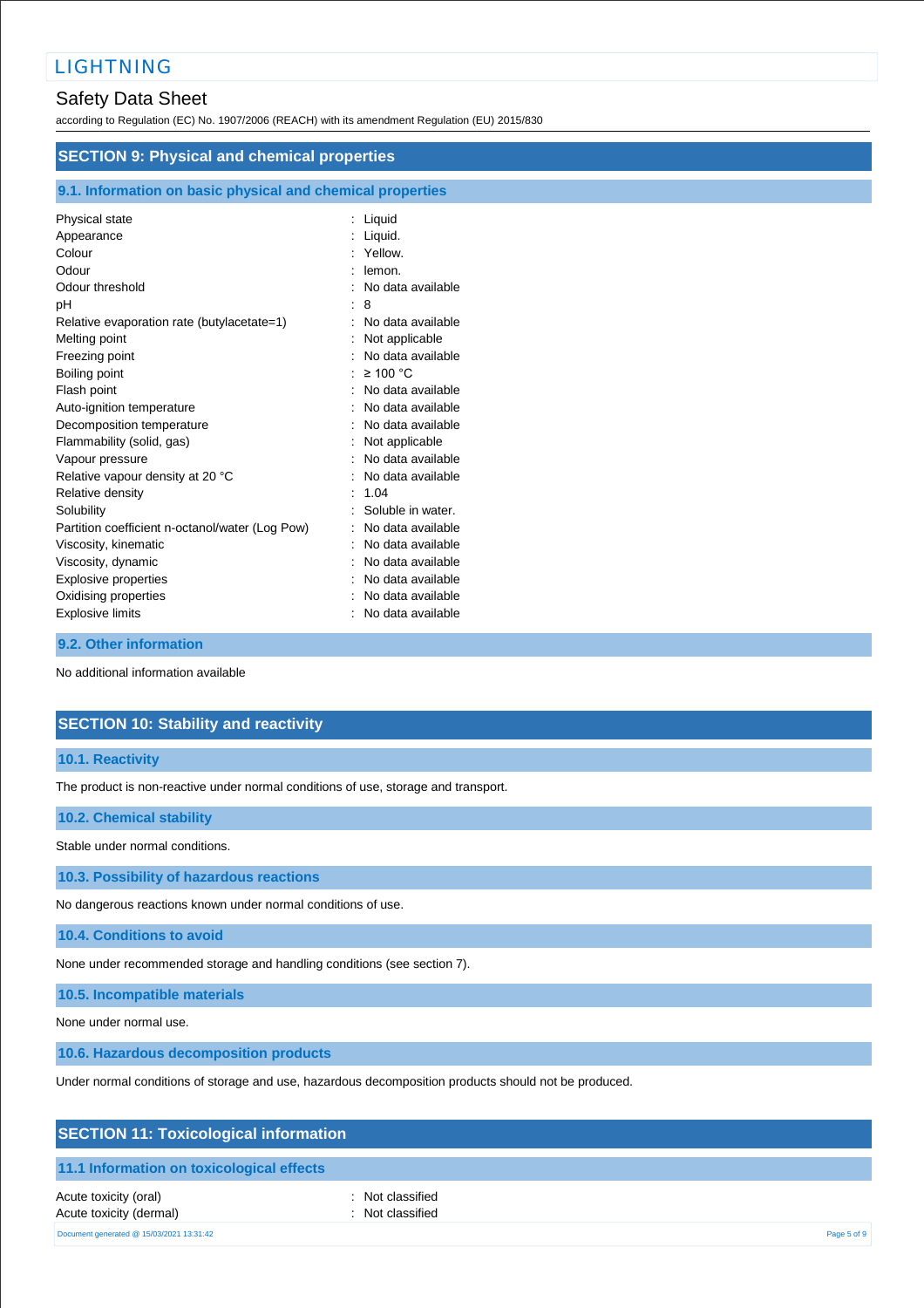# Safety Data Sheet

according to Regulation (EC) No. 1907/2006 (REACH) with its amendment Regulation (EU) 2015/830

| Acute toxicity (inhalation)       | : Not classified                          |
|-----------------------------------|-------------------------------------------|
| Skin corrosion/irritation         | : Not classified<br>pH: 8                 |
| Serious eye damage/irritation     | : Causes serious eye irritation.<br>pH: 8 |
| Respiratory or skin sensitisation | : Not classified                          |
| Germ cell mutagenicity            | : Not classified                          |
| Carcinogenicity                   | : Not classified                          |
| Reproductive toxicity             | : Not classified                          |
| STOT-single exposure              | : Not classified                          |
| STOT-repeated exposure            | : Not classified                          |
| Aspiration hazard                 | : Not classified                          |

| <b>SECTION 12: Ecological information</b>                    |                                                                                                                          |
|--------------------------------------------------------------|--------------------------------------------------------------------------------------------------------------------------|
| 12.1. Toxicity                                               |                                                                                                                          |
| Ecology - general                                            | The product is not considered harmful to aquatic organisms nor to cause long-term adverse<br>effects in the environment. |
| Hazardous to the aquatic environment, short-term<br>(acute)  | : Not classified                                                                                                         |
| Hazardous to the aquatic environment, long-term<br>(chronic) | : Not classified                                                                                                         |
| 2-Ethylhexanol, ethoxylated (26468-86-0)                     |                                                                                                                          |
| LC50 - Fish [1]                                              | 13 mg/l                                                                                                                  |
| EC50 - Other aquatic organisms [1]                           | 6.5 mg/l waterflea                                                                                                       |
| EC50 - Other aquatic organisms [2]                           | 6.6 mg/l                                                                                                                 |
| Sodium xylenesulphonate (1300-72-7)                          |                                                                                                                          |
| EC50 - Other aquatic organisms [1]                           | > 1020 mg/l waterflea                                                                                                    |
| 12.2. Persistence and degradability                          |                                                                                                                          |

## No additional information available

| 12.3. Bioaccumulative potential                 |         |
|-------------------------------------------------|---------|
| Sodium xylenesulphonate (1300-72-7)             |         |
| Partition coefficient n-octanol/water (Log Pow) | $-3.12$ |
| 12.4. Mobility in soil                          |         |

No additional information available

## **12.5. Results of PBT and vPvB assessment**

No additional information available

## **12.6. Other adverse effects**

No additional information available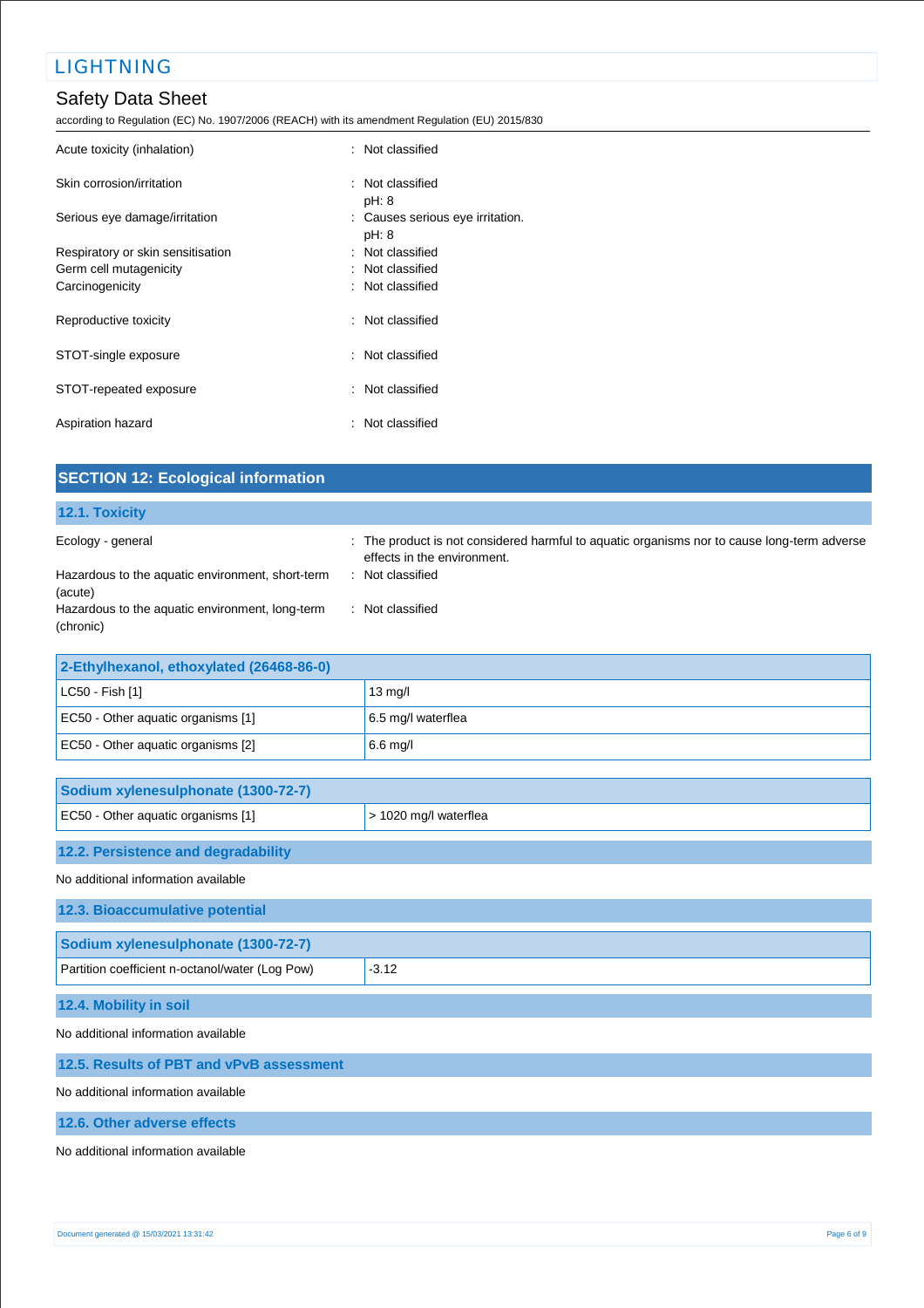# Safety Data Sheet

according to Regulation (EC) No. 1907/2006 (REACH) with its amendment Regulation (EU) 2015/830

## **SECTION 13: Disposal considerations**

#### **13.1. Waste treatment methods**

Waste treatment methods : Dispose of contents/container in accordance with licensed collector's sorting instructions.

## **SECTION 14: Transport information**

In accordance with ADR / IMDG / IATA

| 14.1 UN number                                                                                                                                         |                                                             |
|--------------------------------------------------------------------------------------------------------------------------------------------------------|-------------------------------------------------------------|
| UN-No. (ADR)<br>UN-No. (IMDG)<br>UN-No. (IATA)                                                                                                         | : Not applicable<br>Not applicable<br>Not applicable        |
| 14.2. UN proper shipping name                                                                                                                          |                                                             |
| Proper Shipping Name (ADR)<br>Proper Shipping Name (IMDG)<br>Proper Shipping Name (IATA)                                                               | Not applicable<br>Not applicable<br>: Not applicable        |
| 14.3. Transport hazard class(es)                                                                                                                       |                                                             |
| <b>ADR</b><br>Transport hazard class(es) (ADR)<br><b>IMDG</b><br>Transport hazard class(es) (IMDG)<br><b>IATA</b><br>Transport hazard class(es) (IATA) | : Not applicable<br>: Not applicable<br>: Not applicable    |
| 14.4. Packing group                                                                                                                                    |                                                             |
| Packing group (ADR)<br>Packing group (IMDG)<br>Packing group (IATA)                                                                                    | Not applicable<br>Not applicable<br>Not applicable          |
| <b>14.5. Environmental hazards</b>                                                                                                                     |                                                             |
| Dangerous for the environment<br>Marine pollutant<br>Other information                                                                                 | : No<br><b>No</b><br>No supplementary information available |
| 14.6. Special precautions for user                                                                                                                     |                                                             |
| <b>Overland transport</b><br>No data available<br><b>Transport by sea</b><br>No data available<br>Air transport<br>No data available                   |                                                             |

**14.7. Transport in bulk according to Annex II of Marpol and the IBC Code**

Not applicable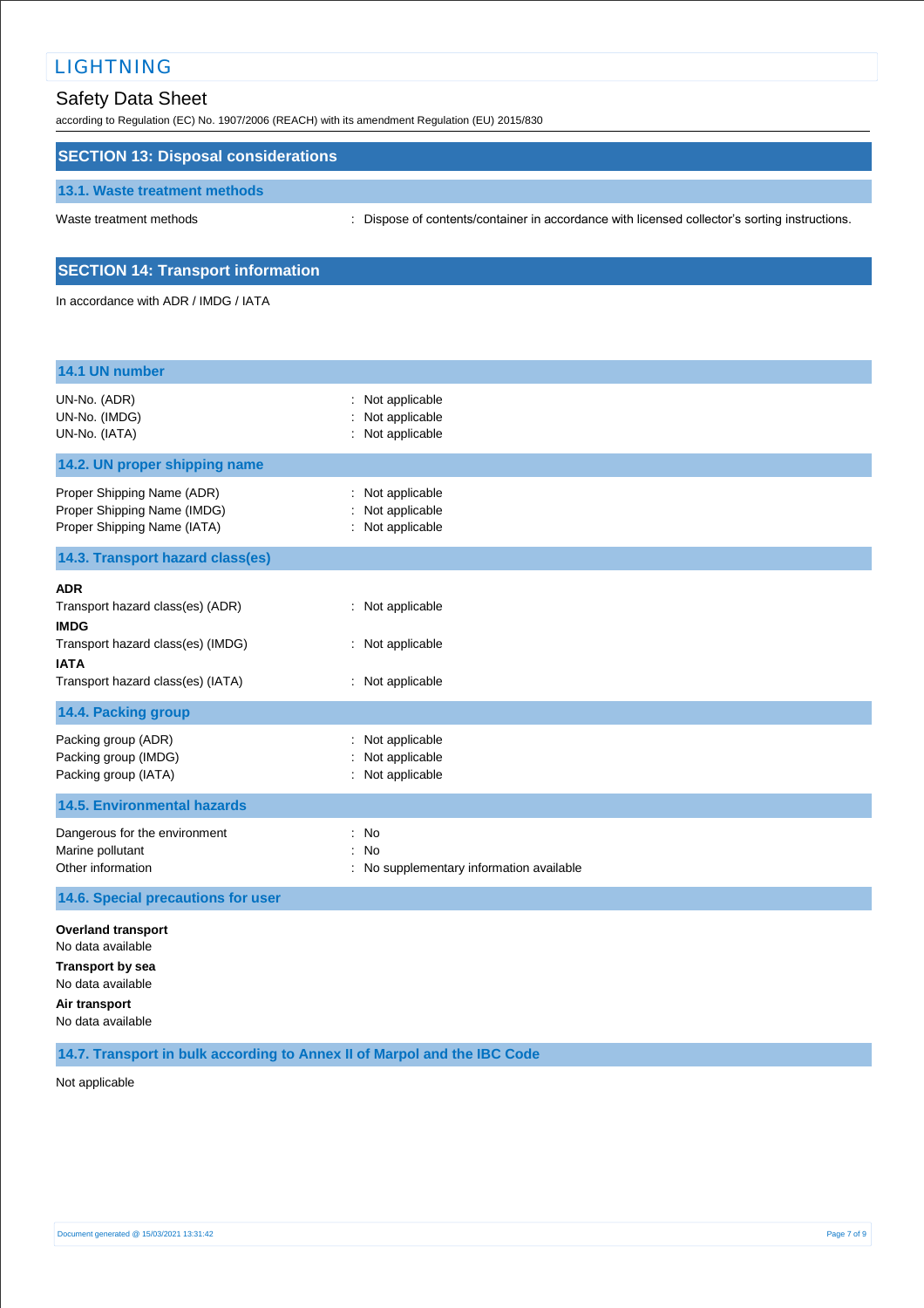# Safety Data Sheet

according to Regulation (EC) No. 1907/2006 (REACH) with its amendment Regulation (EU) 2015/830

## **SECTION 15: Regulatory information**

**15.1. Safety, health and environmental regulations/legislation specific for the substance or mixture**

#### **15.1.1. EU-Regulations**

Contains no REACH substances with Annex XVII restrictions

Contains no substance on the REACH candidate list

Contains no REACH Annex XIV substances

Contains no substance subject to Regulation (EU) No 649/2012 of the European Parliament and of the Council of 4 July 2012 concerning the export and import of hazardous chemicals.

Contains no substance subject to Regulation (EU) No 2019/1021 of the European Parliament and of the Council of 20 June 2019 on persistent organic pollutants

Allergenic fragrances > 0,01%:

**CITRAL CITRONELLOL** LINALOOL D-LIMONENE

| Detergent Regulation (648/2004/EC): Labelling of contents:                                    |         |  |
|-----------------------------------------------------------------------------------------------|---------|--|
| <b>Component</b>                                                                              | $\%$    |  |
| anionic surfactants, non-ionic surfactants                                                    | $< 5\%$ |  |
| reaction mass of 5-chloro-2-methyl-2H-isothiazol-3-one and 2-methyl-2H-isothiazol-3-one (3:1) |         |  |
| perfumes                                                                                      |         |  |
| <b>CITRAL</b>                                                                                 |         |  |
| <b>CITRONELLOL</b>                                                                            |         |  |
| <b>LINALOOL</b>                                                                               |         |  |
| <b>D-LIMONENE</b>                                                                             |         |  |

## **15.1.2. National regulations**

#### **United Kingdom**

British National Regulations : Commission Regulation (EU) 2015/830 of 28 May 2015 amending Regulation (EC) No 1907/2006 of the European Parliament and of the Council on the Registration, Evaluation, Authorisation and Restriction of Chemicals (REACH). Classification Labelling Packaging Regulation; Regulation (EC) No 1272/2008. Detergent Regulation (648/2004/EC).

## **15.2. Chemical safety assessment**

No chemical safety assessment has been carried out

## **SECTION 16: Other information**

| Full text of H- and EUH-statements:      |                                                                   |  |
|------------------------------------------|-------------------------------------------------------------------|--|
| Acute Tox. 2 (Dermal)                    | Acute toxicity (dermal), Category 2                               |  |
| Acute Tox. 2 (Inhalation)                | Acute toxicity (inhal.), Category 2                               |  |
| Acute Tox. 3 (Oral)                      | Acute toxicity (oral), Category 3                                 |  |
| Aquatic Acute 1                          | Hazardous to the aquatic environment - Acute Hazard, Category 1   |  |
| Aquatic Chronic 1                        | Hazardous to the aquatic environment — Chronic Hazard, Category 1 |  |
| Eye Dam. 1                               | Serious eye damage/eye irritation, Category 1                     |  |
| Eye Irrit. 2                             | Serious eye damage/eye irritation, Category 2                     |  |
| Skin Corr, 1C                            | Skin corrosion/irritation, Category 1, Sub-Category 1C            |  |
| Document generated @ 15/03/2021 13:31:42 | Page 8 of 9                                                       |  |